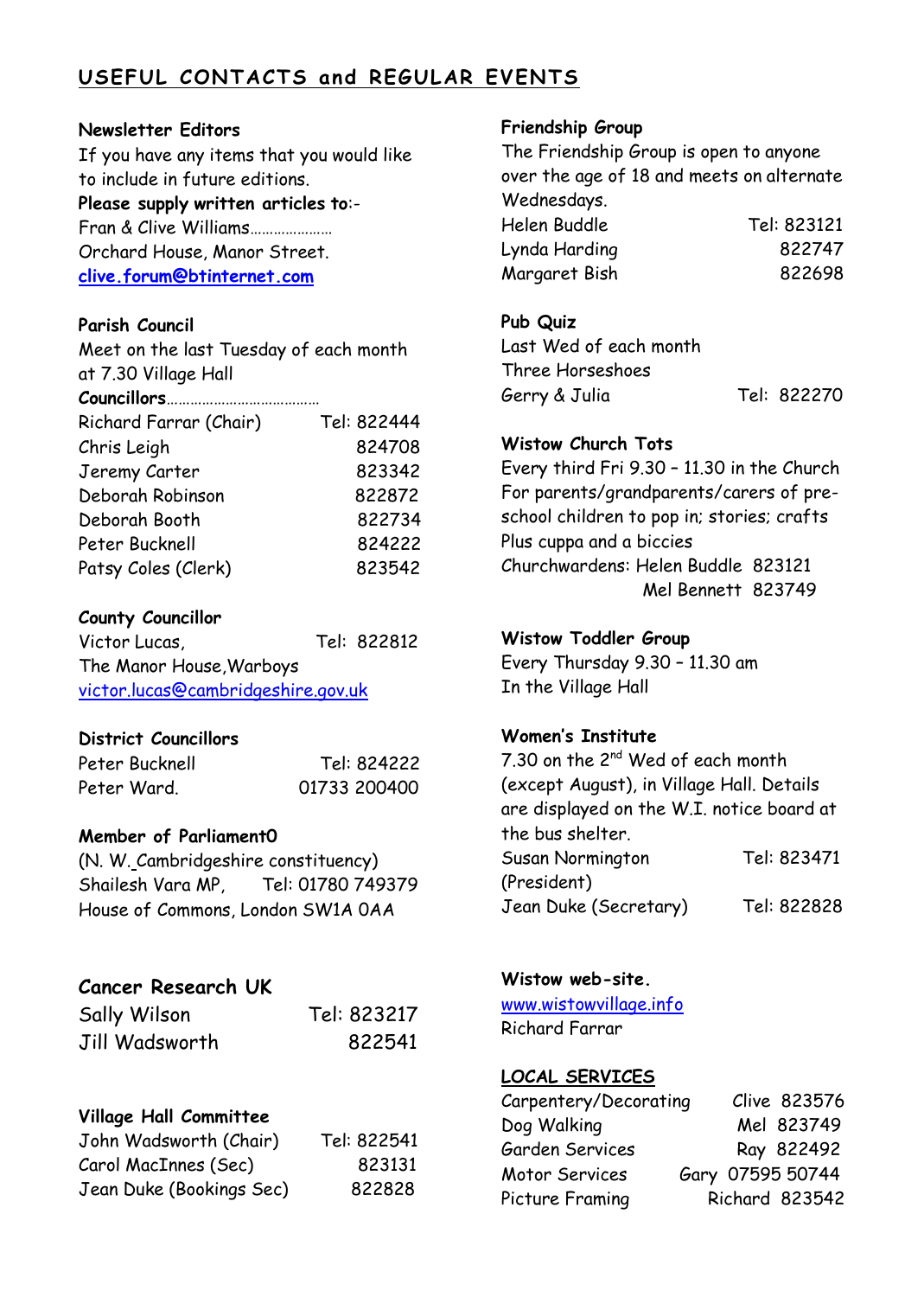# **THE WISTOW WARBLER**

Wistow village web-site: www.wistowvillage.info

#### THE WISTOW VILLAGE NEWSLETTER **Spring 2012**

#### **Editorial**

Trust you enjoyed your Easter break and all the good weather we were having. Wistow is certainly looking very attractive after that early sunshine with all the fresh blooms around; hopefully it won't be too long now before the main road is back to normal.

We have been given lots of useful information and articles for this issue of the Warbler and as space is very limited we have not included the usual Local Services info but have added a summarised version at the end of Useful Contacts; please call us if you need more info on this.

There are lots of dates to add to your diaries and looks like a merry Spring/Summer is ahead.

 **Clive and Fran Williams**

# **APPOINTMENT OF PARISH COUNCILLOR**

Gordon MacInnes, has been elected as Parish Councillor. His contact details are Ross House, Church Street, tel 823131

#### **QUEEN ELIZABETH II DIAMOND JUBILEE 2012**

The Parish Council is planning a picnic party in the playground on Monday, 4th June from 3pm. There will be a prize for the best adult and child royal themed fancy dress and also for the best decorated home in the village. Please bring a picnic and something to sit on.

**And get those vocal cords in good order as The Three Horseshoes will also be hosting a Karaoke evening Mon 4 June** 

# **The Church Clock – Restoration**

After 6 months of restoration work, the church clock is again up and running in its original 1748 condition. The work has been carried out by GD Armitage of Lutterworth who restore church clocks all over the world. The clock originally had no face and provided just an hourly strike to tell the time. The face would have been added later; (1800s). The face has had to be replaced completely and is in its original black with 24 carat extra-thick English gold leaf numerals and hands. The clock mechanism has also been stripped down, cleaned and new bearing surfaces fabricated. The previous strike auto-wind has also been replaced with a GD Armitage designed version which drives the drum where the winding handle would have fitted.

The more observant and acute of hearing will have noticed that the re-commissioning process has not been without its surprises. One villager thought the clock was striking his death knell when he heard it strike 24 times at 7am one day!!

This process of running in and fine adjustment is one which will take several months more before it will begin to settle down. This is perfectly normal for a clock of its age and style. It would be easy just to put on bigger weights but this would not be in the best interests of the clock's longevity and would lead to rapid and premature wear and unreliability.

Villagers should be aware that, because of the clocks heavy oak pendulum shaft and relatively small pendulum weight, that the accuracy will vary with the weather. Accurate enough to know when to bring the cows in but don't rely on it to catch the bus!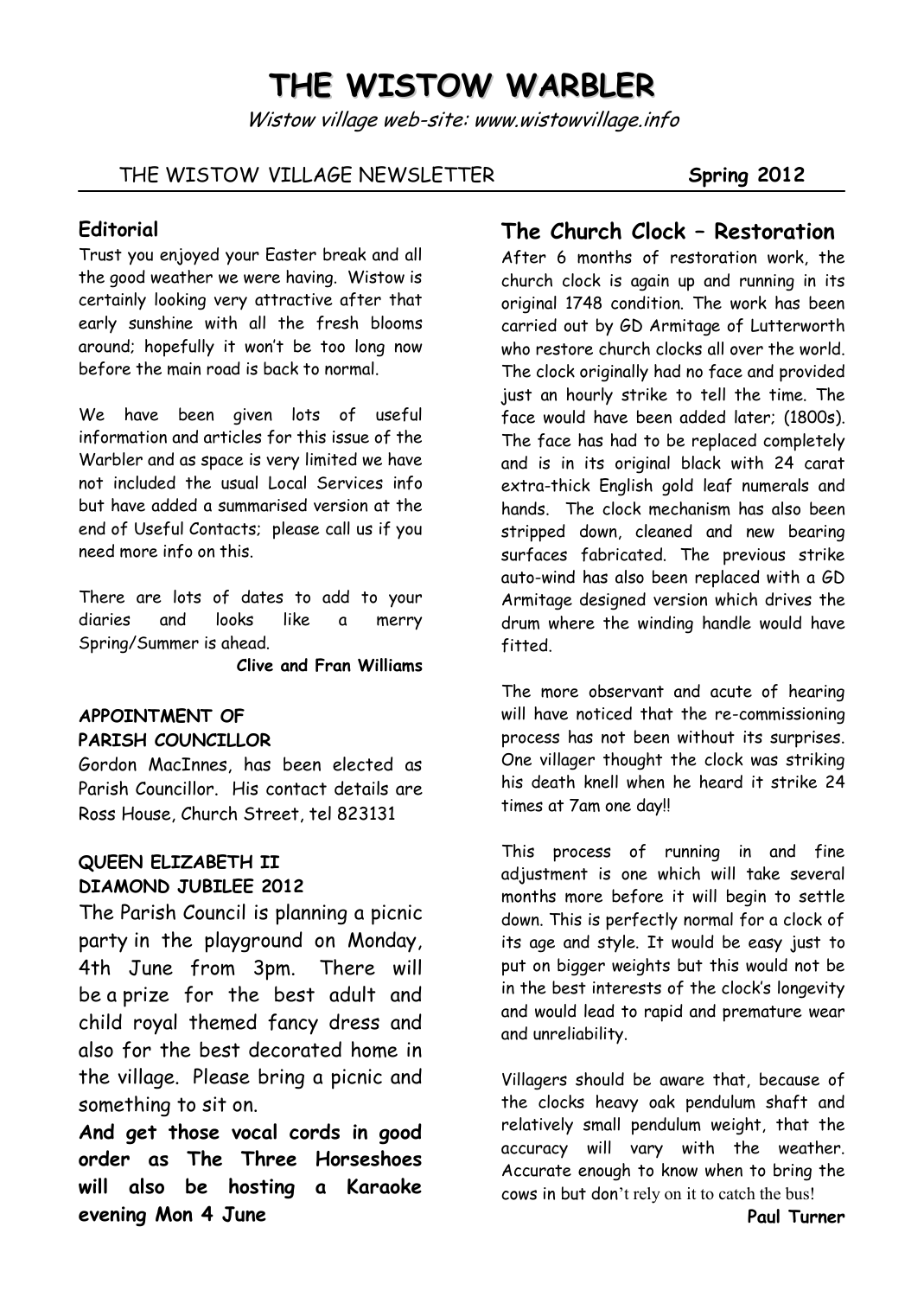#### **WISTOW IN BLOOM NEWS**

Since the last epistle, activity has included the creation of two new beds around the signs on The Grove; the relocation of the raised bed from the "Wistow" sign just before the bridge, and the replanting of all the beds, tubs and baskets around the village.

The WIB organising group is now appealing for new members and also for people to participate in the various activities. If you would like to help in any way, please contact Lesley Telling on 823553. Sue Green and Christine Bentley have stepped down, hopefully only temporarily, and their contribution in the past is very much appreciated.

#### **Fundraising events:**

**Spring Quiz Sat, 5 May; 7pm for a 7.30 pm start.** licensed bar, raffle, prizes for the winning team, and snacks and nibbles. Admission by ticket only Jill Wadsworth (822541) or John Dransfield (822936).

#### **Open Garden: Sun 10 June 11 – 5pm**

As in 2010, Lesley and Roger Telling are kindly opening their beautiful garden again for an open day. With the alpacas providing a nice diversion for the children Admission on gate: £2.50 (children free) tea/coffee/juice included in ticket price Raffle, plant sale, and cake for sale.

#### **NEWSPAPER DELIVERY**

Bury Stores deliver newspapers to the village 7 days a week. They offer an excellent service and charge £1.25 per week for delivery

#### **NENE & OUSE COMMUNITY TRANSPORT**

is a charitable organisation providing door to door transport for those who are rurally or socially isolated. Their trips include weekly shopping trips, theatre trips, pub lunches, holidays, day and half day outings. Costs apply.

#### **VILLAGE HALL COMMITTEE DIARY DATES / FORTHCOMING EVENTS -**

| $19$ May               | <b>Plant Sale</b>              |
|------------------------|--------------------------------|
| 30 June                | <b>Music Night</b>             |
| $1st$ July             | Fun Day                        |
|                        | 8 September Cricket Tournament |
| 18 November Craft Fair |                                |

#### **SHOPPING SERVICE**

Age UK Cambridgeshire is providing a shopping service for Cambridgeshire residents, aged over 60, who are unable to, or may have difficulty in doing their shopping. Many supermarkets now offer online shopping but unless you have a computer you cannot take advantage of this convenient service. Phone your order to their Shopping Service and they will make all the arrangements, and arrange delivery to your home. There is no commitment to shop every week. Age UK Cambridgeshire makes no charge for this service but supermarket charges for delivery may vary. **Enquiries and orders can be taken from Monday to Friday between 9 -12.30 on 01954 696650.**

#### **FUNDRAISING FOR RAINBOW SURGERY IN RAMSEY**

The committee of the Rainbow Surgery Patients Group are fundraising for automatic double doors for the entrance to their surgery to gain better access for pushchairs and wheelchairs. One of their members will be taking part in the Pathfinder March on the 23rd June this year. This is a 46 mile circular walk on the Pathfinder Way and must be completed in one day! The committee is hoping that patients of the Rainbow surgery and local businesses will sponsor this intrepid walker and hence raise money for this good cause. If you would like to offer a donation these will be collected at the surgery reception desk. The surgery opening hours are 8.30a.m-6.00p.m every weekday Closed for lunch 12.30-1.30 (Tues2.30p.m)

**Adrian Kempster**